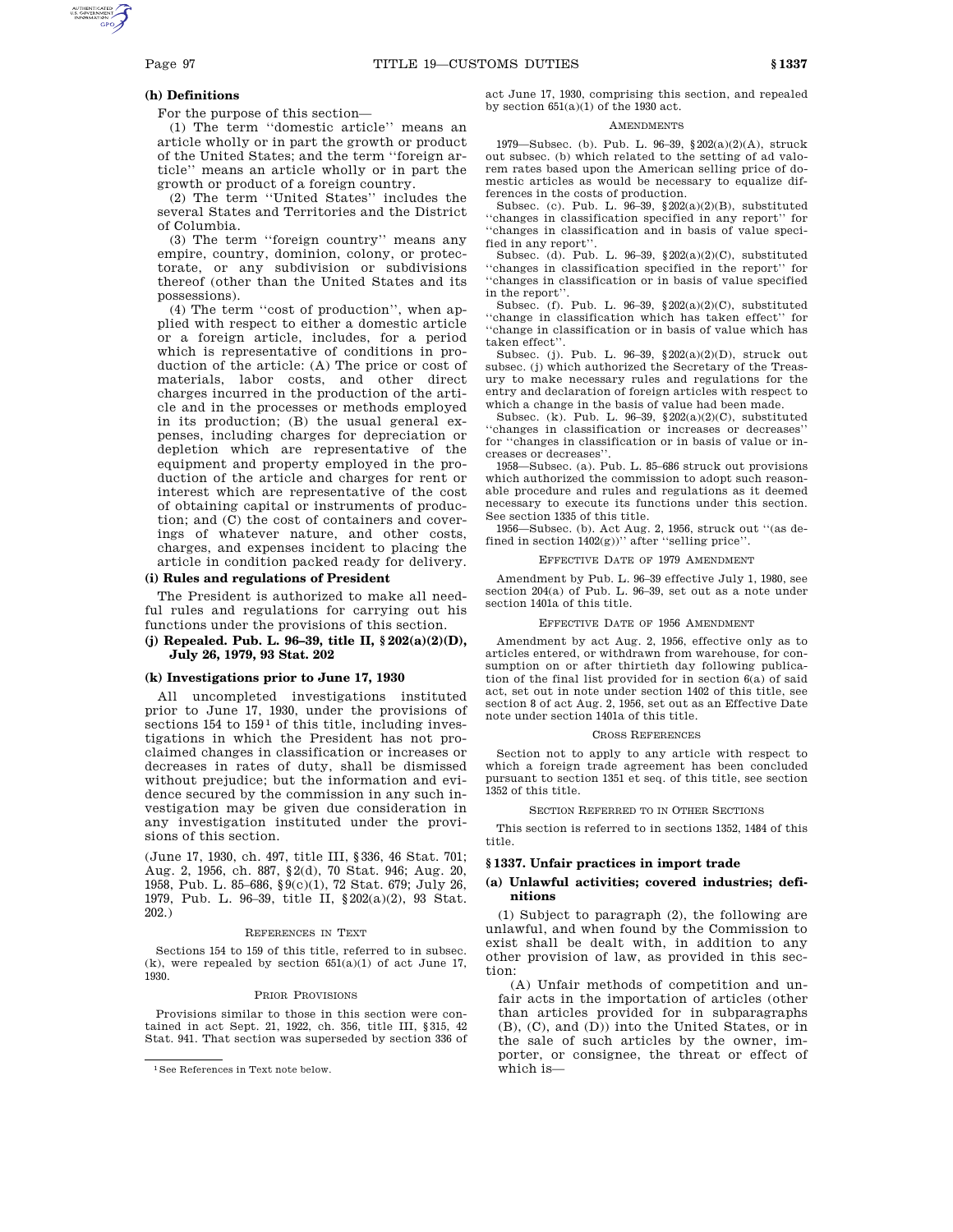(i) to destroy or substantially injure an industry in the United States;

(ii) to prevent the establishment of such an industry; or

(iii) to restrain or monopolize trade and commerce in the United States.

(B) The importation into the United States, the sale for importation, or the sale within the United States after importation by the owner, importer, or consignee, of articles that—

(i) infringe a valid and enforceable United States patent or a valid and enforceable United States copyright registered under title 17; or

(ii) are made, produced, processed, or mined under, or by means of, a process covered by the claims of a valid and enforceable United States patent.

(C) The importation into the United States, the sale for importation, or the sale within the United States after importation by the owner, importer, or consignee, of articles that infringe a valid and enforceable United States trademark registered under the Trademark Act of 1946 [15 U.S.C. 1051 et seq.].

(D) The importation into the United States, the sale for importation, or the sale within the United States after importation by the owner, importer, or consignee, of a semiconductor chip product in a manner that constitutes infringement of a mask work registered under chapter 9 of title 17.

(2) Subparagraphs (B), (C), and (D) of paragraph (1) apply only if an industry in the United States, relating to the articles protected by the patent, copyright, trademark, or mask work concerned, exists or is in the process of being established.

(3) For purposes of paragraph (2), an industry in the United States shall be considered to exist if there is in the United States, with respect to the articles protected by the patent, copyright, trademark, or mask work concerned—

(A) significant investment in plant and equipment;

(B) significant employment of labor or capital; or

(C) substantial investment in its exploitation, including engineering, research and development, or licensing.

(4) For the purposes of this section, the phrase ''owner, importer, or consignee'' includes any agent of the owner, importer, or consignee.

# **(b) Investigation of violations by Commission**

(1) The Commission shall investigate any alleged violation of this section on complaint under oath or upon its initiative. Upon commencing any such investigation, the Commission shall publish notice thereof in the Federal Register. The Commission shall conclude any such investigation and make its determination under this section at the earliest practicable time after the date of publication of notice of such investigation. To promote expeditious adjudication, the Commission shall, within 45 days after an investigation is initiated, establish a target date for its final determination.

(2) During the course of each investigation under this section, the Commission shall consult with, and seek advice and information from, the Department of Health and Human Services, the Department of Justice, the Federal Trade Commission, and such other departments and agencies as it considers appropriate.

(3) Whenever, in the course of an investigation under this section, the Commission has reason to believe, based on information before it, that a matter, in whole or in part, may come within the purview of part II of subtitle IV of this chapter, it shall promptly notify the Secretary of Commerce so that such action may be taken as is otherwise authorized by such part II. If the Commission has reason to believe that the matter before it (A) is based solely on alleged acts and effects which are within the purview of section 1671 or 1673 of this title, or (B) relates to an alleged copyright infringement with respect to which action is prohibited by section 1008 of title 17, the Commission shall terminate, or not institute, any investigation into the matter. If the Commission has reason to believe the matter before it is based in part on alleged acts and effects which are within the purview of section 1671 or 1673 of this title, and in part on alleged acts and effects which may, independently from or in conjunction with those within the purview of such section, establish a basis for relief under this section, then it may institute or continue an investigation into the matter. If the Commission notifies the Secretary or the administering authority (as defined in section 1677(1) of this title) with respect to a matter under this paragraph, the Commission may suspend its investigation during the time the matter is before the Secretary or administering authority for final decision. Any final decision by the administering authority under section 1671 or 1673 of this title with respect to the matter within such section 1671 or 1673 of this title of which the Commission has notified the Secretary or administering authority shall be conclusive upon the Commission with respect to the issue of lessthan-fair-value sales or subsidization and the matters necessary for such decision.

### **(c) Determinations; review**

The Commission shall determine, with respect to each investigation conducted by it under this section, whether or not there is a violation of this section, except that the Commission may, by issuing a consent order or on the basis of an agreement between the private parties to the investigation, including an agreement to present the matter for arbitration, terminate any such investigation, in whole or in part, without making such a determination. Each determination under subsection (d) or (e) of this section shall be made on the record after notice and opportunity for a hearing in conformity with the provisions of subchapter II of chapter 5 of title 5. All legal and equitable defenses may be presented in all cases. A respondent may raise any counterclaim in a manner prescribed by the Commission. Immediately after a counterclaim is received by the Commission, the respondent raising such counterclaim shall file a notice of removal with a United States district court in which venue for any of the counterclaims raised by the party would exist under section 1391 of title 28. Any counterclaim raised pursuant to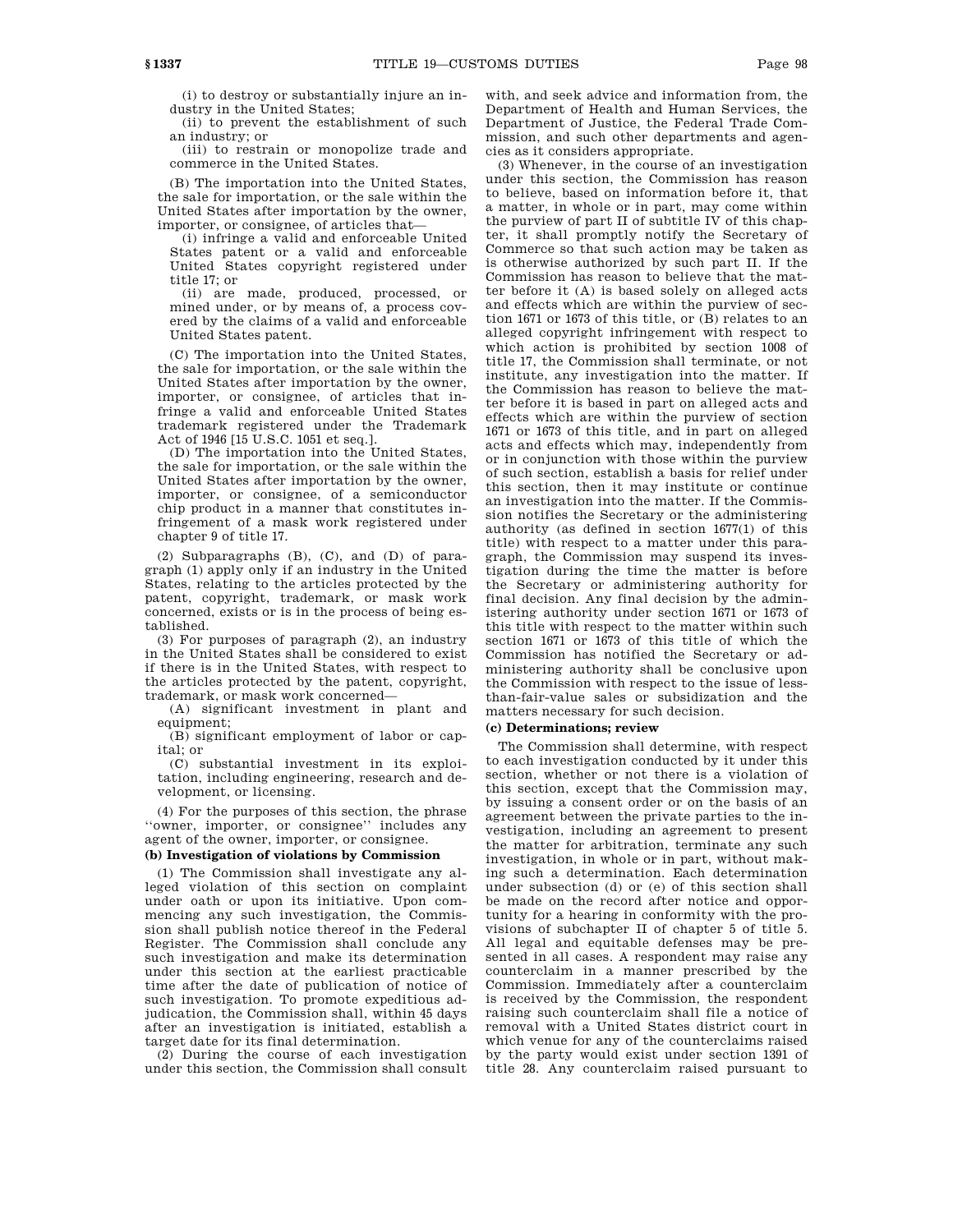this section shall relate back to the date of the original complaint in the proceeding before the Commission. Action on such counterclaim shall not delay or affect the proceeding under this section, including the legal and equitable defenses that may be raised under this subsection. Any person adversely affected by a final determination of the Commission under subsection (d), (e), (f), or (g) of this section may appeal such determination, within 60 days after the determination becomes final, to the United States Court of Appeals for the Federal Circuit for review in accordance with chapter 7 of title 5. Notwithstanding the foregoing provisions of this subsection, Commission determinations under subsections (d), (e), (f), and (g) of this section with respect to its findings on the public health and welfare, competitive conditions in the United States economy, the production of like or directly competitive articles in the United States, and United States consumers, the amount and nature of bond, or the appropriate remedy shall be reviewable in accordance with section 706 of title 5. Determinations by the Commission under subsections (e), (f), and (j) of this section with respect to forfeiture of bonds and under subsection (h) of this section with respect to the imposition of sanctions for abuse of discovery or abuse of process shall also be reviewable in accordance with section 706 of title 5.

## **(d) Exclusion of articles from entry**

(1) If the Commission determines, as a result of an investigation under this section, that there is a violation of this section, it shall direct that the articles concerned, imported by any person violating the provision of this section, be excluded from entry into the United States, unless, after considering the effect of such exclusion upon the public health and welfare, competitive conditions in the United States economy, the production of like or directly competitive articles in the United States, and United States consumers, it finds that such articles should not be excluded from entry. The Commission shall notify the Secretary of the Treasury of its action under this subsection directing such exclusion from entry, and upon receipt of such notice, the Secretary shall, through the proper officers refuse such entry.

(2) The authority of the Commission to order an exclusion from entry of articles shall be limited to persons determined by the Commission to be violating this section unless the Commission determines that—

(A) a general exclusion from entry of articles is necessary to prevent circumvention of an exclusion order limited to products of named persons; or

(B) there is a pattern of violation of this section and it is difficult to identify the source of infringing products.

# **(e) Exclusion of articles from entry during investigation except under bond; procedures applicable; preliminary relief**

(1) If, during the course of an investigation under this section, the Commission determines that there is reason to believe that there is a violation of this section, it may direct that the articles concerned, imported by any person with respect to whom there is reason to believe that such person is violating this section, be excluded from entry into the United States, unless, after considering the effect of such exclusion upon the public health and welfare, competitive conditions in the United States economy, the production of like or directly competitive articles in the United States, and United States consumers, it finds that such articles should not be excluded from entry. The Commission shall notify the Secretary of the Treasury of its action under this subsection directing such exclusion from entry, and upon receipt of such notice, the Secretary shall, through the proper officers, refuse such entry, except that such articles shall be entitled to entry under bond prescribed by the Secretary in an amount determined by the Commission to be sufficient to protect the complainant from any injury. If the Commission later determines that the respondent has violated the provisions of this section, the bond may be forfeited to the complainant.

(2) A complainant may petition the Commission for the issuance of an order under this subsection. The Commission shall make a determination with regard to such petition by no later than the 90th day after the date on which the Commission's notice of investigation is published in the Federal Register. The Commission may extend the 90-day period for an additional 60 days in a case it designates as a more complicated case. The Commission shall publish in the Federal Register its reasons why it designated the case as being more complicated. The Commission may require the complainant to post a bond as a prerequisite to the issuance of an order under this subsection. If the Commission later determines that the respondent has not violated the provisions of this section, the bond may be forfeited to the respondent.

(3) The Commission may grant preliminary relief under this subsection or subsection (f) of this section to the same extent as preliminary injunctions and temporary restraining orders may be granted under the Federal Rules of Civil Procedure.

(4) The Commission shall prescribe the terms and conditions under which bonds may be forfeited under paragraphs (1) and (2).

# **(f) Cease and desist orders; civil penalty for violation of orders**

(1) In addition to, or in lieu of, taking action under subsection (d) or (e) of this section, the Commission may issue and cause to be served on any person violating this section, or believed to be violating this section, as the case may be, an order directing such person to cease and desist from engaging in the unfair methods or acts involved, unless after considering the effect of such order upon the public health and welfare, competitive conditions in the United States economy, the production of like or directly competitive articles in the United States, and United States consumers, it finds that such order should not be issued. The Commission may at any time, upon such notice and in such manner as it deems proper, modify or revoke any such order, and, in the case of a revocation, may take action under subsection (d) or (e) of this section, as the case may be. If a temporary cease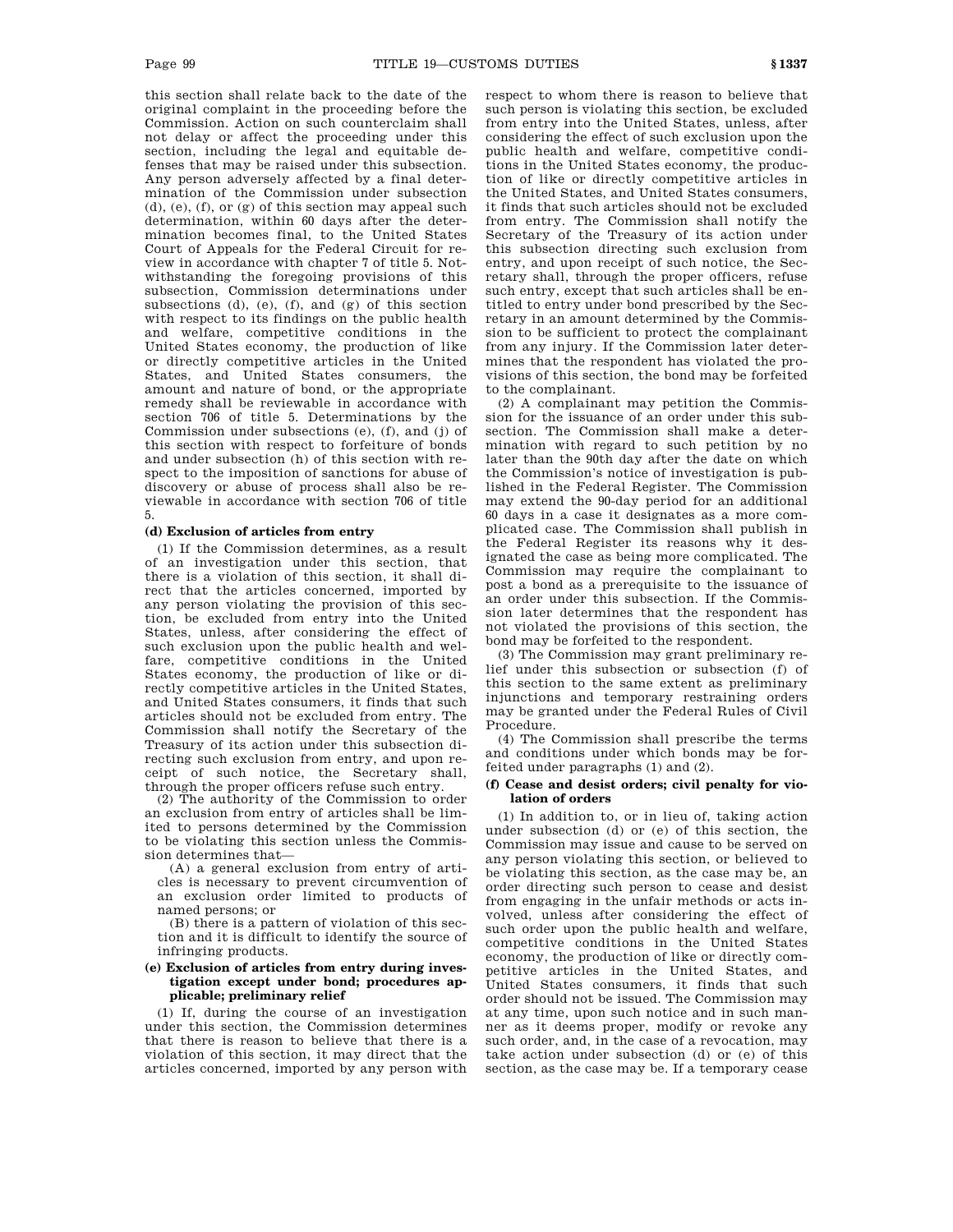and desist order is issued in addition to, or in lieu of, an exclusion order under subsection (e) of this section, the Commission may require the complainant to post a bond, in an amount determined by the Commission to be sufficient to protect the respondent from any injury, as a prerequisite to the issuance of an order under this subsection. If the Commission later determines that the respondent has not violated the provisions of this section, the bond may be forfeited to the respondent. The Commission shall prescribe the terms and conditions under which the bonds may be forfeited under this paragraph.

(2) Any person who violates an order issued by the Commission under paragraph (1) after it has become final shall forfeit and pay to the United States a civil penalty for each day on which an importation of articles, or their sale, occurs in violation of the order of not more than the greater of \$100,000 or twice the domestic value of the articles entered or sold on such day in violation of the order. Such penalty shall accrue to the United States and may be recovered for the United States in a civil action brought by the Commission in the Federal District Court for the District of Columbia or for the district in which the violation occurs. In such actions, the United States district courts may issue mandatory injunctions incorporating the relief sought by the Commission as they deem appropriate in the enforcement of such final orders of the Commission.

**(g) Exclusion from entry or cease and desist order; conditions and procedures applicable**  $(1)$  If-

(A) a complaint is filed against a person under this section;

(B) the complaint and a notice of investigation are served on the person;

(C) the person fails to respond to the complaint and notice or otherwise fails to appear to answer the complaint and notice;

(D) the person fails to show good cause why the person should not be found in default; and (E) the complainant seeks relief limited

solely to that person;

the Commission shall presume the facts alleged in the complaint to be true and shall, upon request, issue an exclusion from entry or a cease and desist order, or both, limited to that person unless, after considering the effect of such exclusion or order upon the public health and welfare, competitive conditions in the United States economy, the production of like or directly competitive articles in the United States, and United States consumers, the Commission finds that such exclusion or order should not be issued.

(2) In addition to the authority of the Commission to issue a general exclusion from entry of articles when a respondent appears to contest an investigation concerning a violation of the provisions of this section, a general exclusion from entry of articles, regardless of the source or importer of the articles, may be issued if—

(A) no person appears to contest an investigation concerning a violation of the provisions of this section,

(B) such a violation is established by substantial, reliable, and probative evidence, and

(C) the requirements of subsection  $(d)(2)$  of this section are met.

# **(h) Sanctions for abuse of discovery and abuse of process**

The Commission may by rule prescribe sanctions for abuse of discovery and abuse of process to the extent authorized by Rule 11 and Rule 37 of the Federal Rules of Civil Procedure.

# **(i) Forfeiture**

(1) In addition to taking action under subsection (d) of this section, the Commission may issue an order providing that any article imported in violation of the provisions of this section be seized and forfeited to the United States if—

(A) the owner, importer, or consignee of the article previously attempted to import the article into the United States;

(B) the article was previously denied entry into the United States by reason of an order issued under subsection (d) of this section; and

(C) upon such previous denial of entry, the Secretary of the Treasury provided the owner, importer, or consignee of the article written notice of—

(i) such order, and

(ii) the seizure and forfeiture that would result from any further attempt to import the article into the United States.

(2) The Commission shall notify the Secretary of the Treasury of any order issued under this subsection and, upon receipt of such notice, the Secretary of the Treasury shall enforce such order in accordance with the provisions of this section.

(3) Upon the attempted entry of articles subject to an order issued under this subsection, the Secretary of the Treasury shall immediately notify all ports of entry of the attempted importation and shall identify the persons notified under paragraph (1)(C).

(4) The Secretary of the Treasury shall provide—

(A) the written notice described in paragraph (1)(C) to the owner, importer, or consignee of any article that is denied entry into the United States by reason of an order issued under subsection (d) of this section; and

(B) a copy of such written notice to the Commission.

## **(j) Referral to President**

(1) If the Commission determines that there is a violation of this section, or that, for purposes of subsection (e) of this section, there is reason to believe that there is such a violation, it shall—

(A) publish such determination in the Federal Register, and

(B) transmit to the President a copy of such determination and the action taken under subsection (d), (e), (f), (g), or (i) of this section, with respect thereto, together with the record upon which such determination is based.

(2) If, before the close of the 60-day period beginning on the day after the day on which he receives a copy of such determination, the President, for policy reasons, disapproves such determination and notifies the Commission of his dis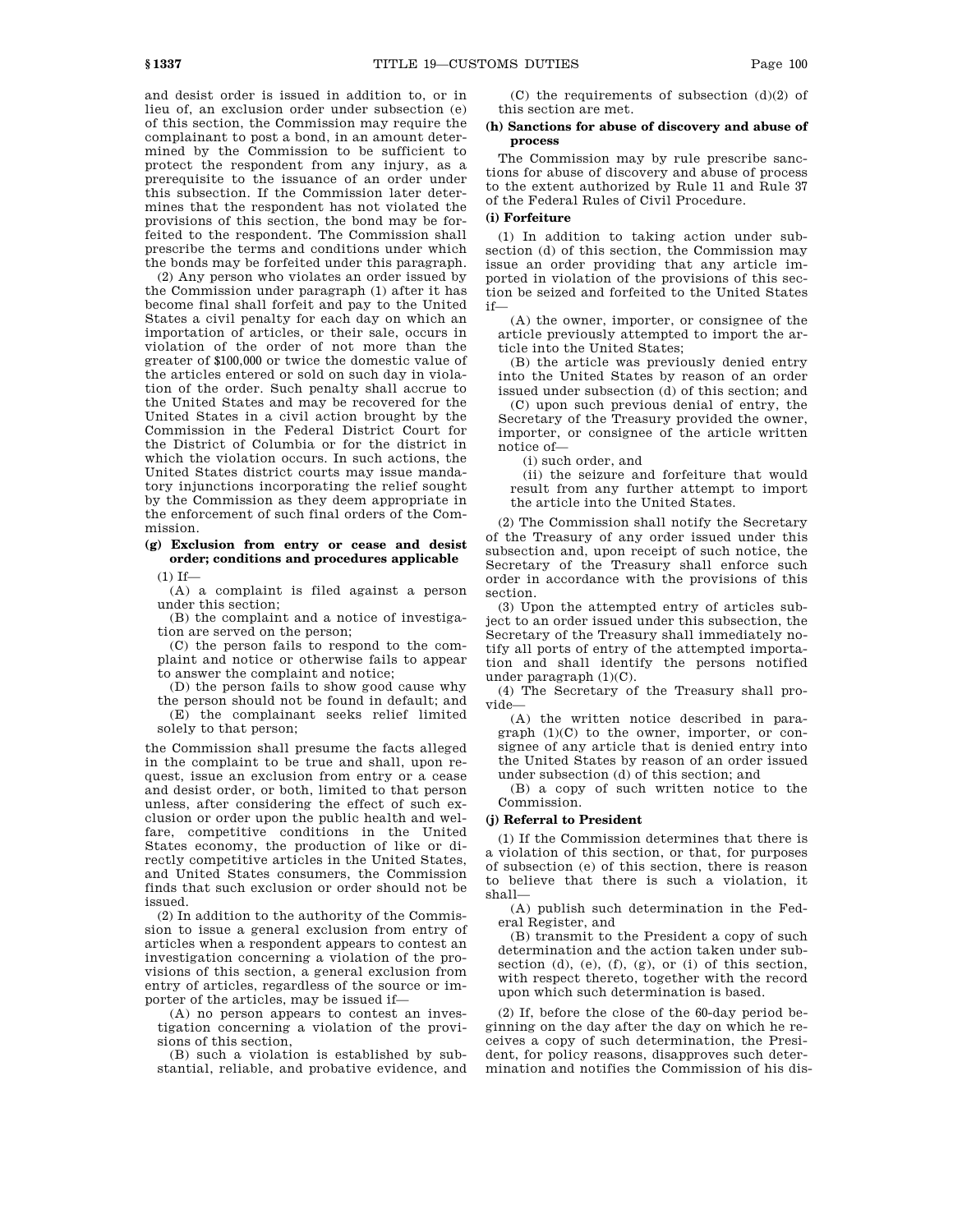approval, then, effective on the date of such notice, such determination and the action taken under subsection  $(d)$ ,  $(e)$ ,  $(f)$ ,  $(g)$ ,  $o\bar{r}$  (i) of this section with respect thereto shall have no force or effect.

(3) Subject to the provisions of paragraph (2), such determination shall, except for purposes of subsection (c) of this section, be effective upon publication thereof in the Federal Register, and the action taken under subsection (d), (e), (f), (g), or (i) of this section, with respect thereto shall be effective as provided in such subsections, except that articles directed to be excluded from entry under subsection (d) of this section or subject to a cease and desist order under subsection (f) of this section shall, until such determination becomes final, be entitled to entry under bond prescribed by the Secretary in an amount determined by the Commission to be sufficient to protect the complainant from any injury. If the determination becomes final, the bond may be forfeited to the complainant. The Commission shall prescribe the terms and conditions under which bonds may be forfeited under this paragraph.

(4) If the President does not disapprove such determination within such 60-day period, or if he notifies the Commission before the close of such period that he approves such determination, then, for purposes of paragraph (3) and subsection (c) of this section such determination shall become final on the day after the close of such period or the day on which the President notifies the Commission of his approval, as the case may be.

# **(k) Period of effectiveness; termination of violation or modification or rescission of exclusion or order**

(1) Except as provided in subsections (f) and (j) of this section, any exclusion from entry or order under this section shall continue in effect until the Commission finds, and in the case of exclusion from entry notifies the Secretary of the Treasury, that the conditions which led to such exclusion from entry or order no longer exist.

(2) If any person who has previously been found by the Commission to be in violation of this section petitions the Commission for a determination that the petitioner is no longer in violation of this section or for a modification or rescission of an exclusion from entry or order under subsection (d), (e), (f), (g), or (i) of this section—

(A) the burden of proof in any proceeding before the Commission regarding such petition shall be on the petitioner; and

(B) relief may be granted by the Commission with respect to such petition—

(i) on the basis of new evidence or evidence that could not have been presented at the prior proceeding, or

(ii) on grounds which would permit relief from a judgment or order under the Federal Rules of Civil Procedure.

## **(***l***) Importation by or for United States**

Any exclusion from entry or order under subsection (d), (e), (f), (g), or (i) of this section, in cases based on a proceeding involving a patent, copyright, or mask work under subsection (a)(1) of this section, shall not apply to any articles imported by and for the use of the United States, or imported for, and to be used for, the United States with the authorization or consent of the Government. Whenever any article would have been excluded from entry or would not have been entered pursuant to the provisions of such subsections but for the operation of this subsection, an owner of the patent, copyright, or mask work adversely affected shall be entitled to reasonable and entire compensation in an action before the United States Court of Federal Claims pursuant to the procedures of section 1498 of title 28.

# **(m) ''United States'' defined**

For purposes of this section and sections 1338 and 1340<sup>1</sup> of this title, the term "United States" means the customs territory of the United States as defined in general note 2 of the Harmonized Tariff Schedule of the United States.

# **(n) Disclosure of confidential information**

(1) Information submitted to the Commission or exchanged among the parties in connection with proceedings under this section which is properly designated as confidential pursuant to Commission rules may not be disclosed (except under a protective order issued under regulations of the Commission which authorizes limited disclosure of such information) to any person (other than a person described in paragraph (2)) without the consent of the person submitting it.

(2) Notwithstanding the prohibition contained in paragraph (1), information referred to in that paragraph may be disclosed to—

(A) an officer or employee of the Commission who is directly concerned with—

(i) carrying out the investigation or related proceeding in connection with which the information is submitted,

(ii) the administration of a bond posted pursuant to subsection (e), (f), or (j) of this section,

(iii) the administration or enforcement of an exclusion order issued pursuant to subsection (d), (e), or (g) of this section, a cease and desist order issued pursuant to subsection (f) of this section, or a consent order issued pursuant to subsection (c) of this section,

(iv) proceedings for the modification or rescission of a temporary or permanent order issued under subsection  $(d)$ ,  $(e)$ ,  $(f)$ ,  $(g)$ ,  $or$   $(i)$ of this section, or a consent order issued under this section, or

(v) maintaining the administrative record of the investigation or related proceeding,

(B) an officer or employee of the United States Government who is directly involved in the review under subsection (j) of this section, or

(C) an officer or employee of the United States Customs Service who is directly involved in administering an exclusion from entry under subsection (d), (e), or (g) of this section resulting from the investigation or related proceeding in connection with which the information is submitted.

<sup>1</sup>See References in Text note below.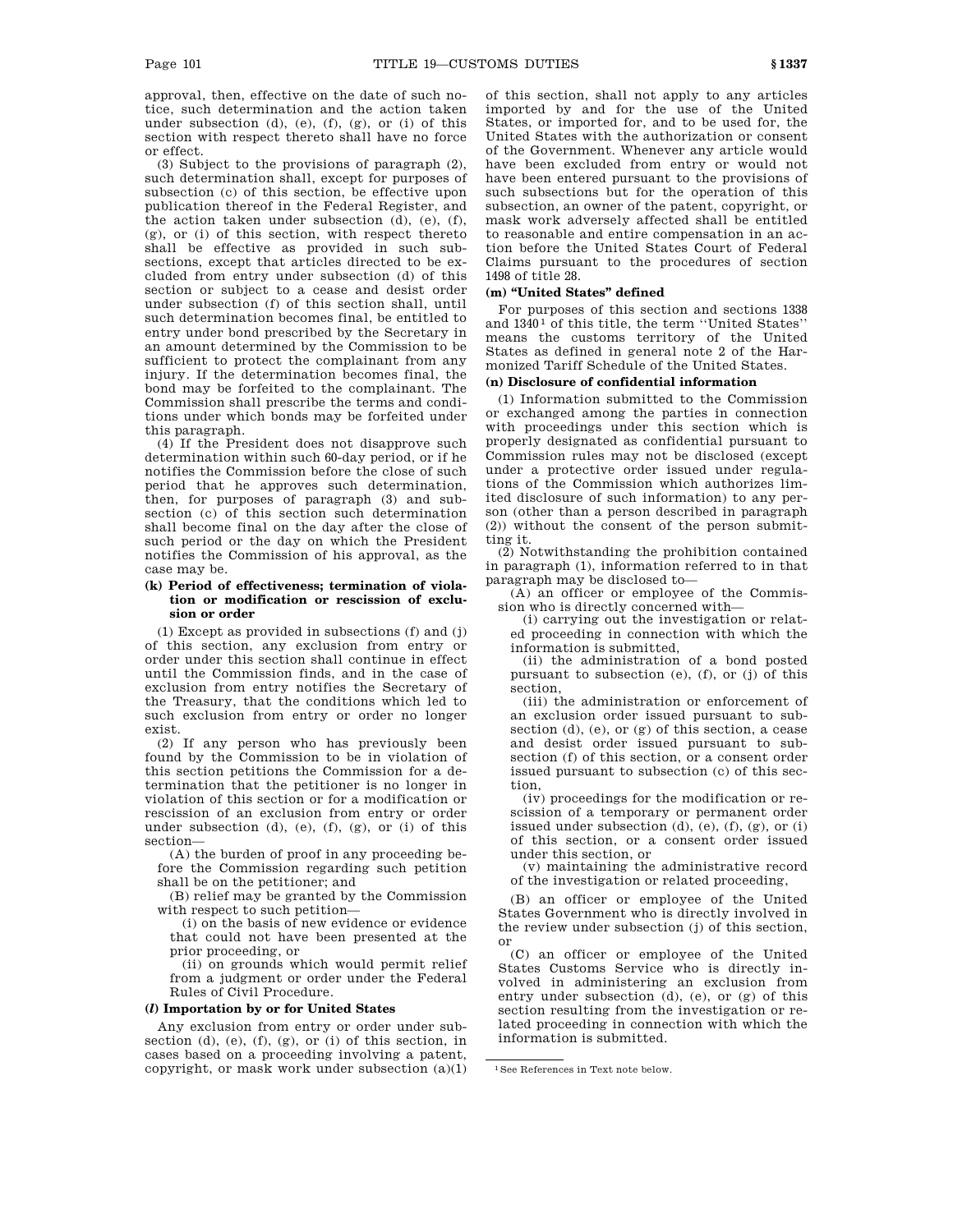(June 17, 1930, ch. 497, title III, §337, 46 Stat. 703; Proc. No. 2695, July 4, 1946, 11 F.R. 7517, 60 Stat. 1352; Aug. 20, 1958, Pub. L. 85–686, §9(c)(1), 72 Stat. 679; Jan. 3, 1975, Pub. L. 93–618, title III, §341(a), 88 Stat. 2053; July 26, 1979, Pub. L. 96–39, title I, §106(b)(1), title XI, §1105, 93 Stat. 193, 310; Oct. 10, 1980, Pub. L. 96–417, title VI, §604, 94 Stat. 1744; Apr. 2, 1982, Pub. L. 97–164, title I, §§160(a)(5), 163(a)(4), 96 Stat. 48, 49; Nov. 8, 1984, Pub. L. 98–620, title IV, §413, 98 Stat. 3362; Aug. 23, 1988, Pub. L. 100–418, title I, §§1214(h)(3), 1342(a), (b), 102 Stat. 1157, 1212, 1215; Nov. 10, 1988, Pub. L. 100–647, title IX, §9001(a)(7), (12), 102 Stat. 3807; Oct. 28, 1992, Pub. L. 102–563, §3(d), 106 Stat. 4248; Dec. 8, 1994, Pub. L. 103–465, title II, §261(d)(1)(B)(ii), title III, §321(a), 108 Stat. 4909, 4943; Oct. 11, 1996, Pub. L. 104–295, §20(b)(11), (12), (c)(2), 110 Stat. 3527, 3528.)

### REFERENCES IN TEXT

The Trademark Act of 1946, referred to in subsec.  $(a)(1)(C)$ , is act July 5, 1946, ch. 540, 60 Stat. 427, as amended, also popularly known as the Lanham Act, which is classified generally to chapter 22 (§1051 et seq.) of Title 15, Commerce and Trade. For complete classification of this Act to the Code, see Short Title note set out under section 1051 of Title 15 and Tables.

The Federal Rules of Civil Procedure, referred to in subsecs. (e)(3), (h), and  $(k)(2)(B)(ii)$ , are set out in the Appendix to Title 28, Judiciary and Judicial Procedure. ection 1340 of this title, referred to in subsec. (m), was omitted from the Code.

The Harmonized Tariff Schedule of the United States, referred to in subsec. (m), is not set out in the Code. See Publication of Harmonized Tariff Schedule note set out under section 1202 of this title.

#### **CODIFICATION**

The reference to the Philippine Islands, formerly contained in subsec. (k), was omitted because of independence of the Philippines proclaimed by the President of the United States in Proc. No. 2695, issued pursuant to section 1394 of Title 22, Foreign Relations and Intercourse, and set out as a note thereunder.

#### PRIOR PROVISIONS

Provisions similar to those in this section were contained in act Sept. 21, 1922, ch. 356, title III, §316, 42 Stat. 943. That section was superseded by section 337 of act June 17, 1930, comprising this section, and repealed by section  $651(a)(1)$  of the 1930 act.

#### AMENDMENTS

1996—Subsec. (b)(3). Pub. L. 104–295, §20(c)(2), amended Pub. L. 103–465, §321(a)(1)(C)(i). See 1994 Amendment note below.

Pub. L. 104–295, §20(b)(12), struck out ''such section and'' before ''such part II'' in first sentence. Pub. L. 104–295, §20(b)(11), amended Pub. L. 103–465,

§261(d)(1)(B)(ii)(I). See 1994 Amendment note below.

1994—Subsec. (b). Pub. L. 103–465, §321(a)(1)(A), struck out ''; time limits'' after ''Commission'' in heading.

Subsec. (b)(1). Pub. L. 103–465, §321(a)(1)(B), substituted third and fourth sentences for ''The Commission shall conclude any such investigation, and make its determination under this section, at the earliest practicable time, but not later than one year (18 months in more complicated cases) after the date of publication of notice of such investigation. The Commission shall publish in the Federal Register its reasons for designating any investigation as a more complicated investigation. For purposes of the one-year and 18-month periods prescribed by this subsection, there shall be excluded any period of time during which such investigation is suspended because of proceedings in a court or agency of the United States involving similar questions concerning the subject matter of such investigation.''

Subsec. (b)(3). Pub. L. 103–465, §321(a)(1)(C)(ii), struck out after fourth sentence ''For purposes of computing the 1-year or 18-month periods prescribed by this subsection, there shall be excluded such period of suspension.''

Pub. L. 103–465, §321(a)(1)(C)(i), as amended by Pub. L. 104–295, §20(c)(2), in first sentence, made technical amendment to reference in original act which appears in text as reference to ''such part II''.

Pub. L. 103–465,  $$261(d)(1)(B)(ii)(II)–(V)$ , in second sentence, struck out ''1303,'' after ''purview of section'' and comma after ''1671'' and made technical amendment to references to sections 1671 and 1673 of this title to correct references to corresponding sections of original act, in third sentence, substituted ''1671'' for ''1303, 1671,'', and in last sentence, struck out ''of the Secretary under section 1303 of this title or'' after ''Any final decision'' and substituted ''1671 or'' for ''1303, 1671, or''.

Pub. L. 103-465,  $$261(d)(1)(B)(ii)(I)$ , as amended by Pub. L. 104–295, §20(b)(11), in first sentence, struck out reference to section 1303 of this title after ''within the purview'' and made technical amendment to reference to part II of subtitle IV of this chapter by substituting in the original ''of subtitle B of title VII of this Act'' for ''of section 303 or of subtitle B of title VII of the Tariff Act of 1930''.

Subsec. (c). Pub. L. 103–465, §321(a)(2), in first sentence, substituted ''an agreement between the private parties to the investigation, including an agreement to present the matter for arbitration'' for ''a settlement agreement'', inserted after third sentence ''A respondent may raise any counterclaim in a manner prescribed by the Commission. Immediately after a counterclaim is received by the Commission, the respondent raising such counterclaim shall file a notice of removal with a United States district court in which venue for any of the counterclaims raised by the party would exist under section 1391 of title 28. Any counterclaim raised pursuant to this section shall relate back to the date of the original complaint in the proceeding before the Commission. Action on such counterclaim shall not delay or affect the proceeding under this section, including the legal and equitable defenses that may be raised under this subsection.'', and inserted at end ''Determinations by the Commission under subsections (e), (f), and (j) of this section with respect to forfeiture of bonds and under subsection (h) of this section with respect to the imposition of sanctions for abuse of discovery or abuse of process shall also be reviewable in accordance with section 706 of title 5.''

Subsec. (d). Pub. L. 103–465, §321(a)(5)(A), designated existing provisions as par. (1), substituted ''there is a violation'' for ''there is violation'' in first sentence, and added par. (2).

Subsec. (e)(1). Pub. L. 103–465, §321(a)(3)(A), in last sentence, substituted "prescribed by the Secretary in an amount determined by the Commission to be sufficient to protect the complainant from any injury. If the Commission later determines that the respondent has violated the provisions of this section, the bond may be forfeited to the complainant.'' for ''determined by the Commission and prescribed by the Secretary.''

Subsec. (e)(2). Pub. L. 103–465, §321(a)(3)(B), inserted at end ''If the Commission later determines that the respondent has not violated the provisions of this section, the bond may be forfeited to the respondent.''

Subsec. (e)(4). Pub. L. 103–465, §321(a)(3)(C), added par.  $(4).$ 

Subsec. (f)(1). Pub. L. 103–465, §321(a)(4), inserted at end ''If a temporary cease and desist order is issued in addition to, or in lieu of, an exclusion order under subsection (e) of this section, the Commission may require the complainant to post a bond, in an amount determined by the Commission to be sufficient to protect the respondent from any injury, as a prerequisite to the issuance of an order under this subsection. If the Commission later determines that the respondent has not violated the provisions of this section, the bond may be forfeited to the respondent. The Commission shall pre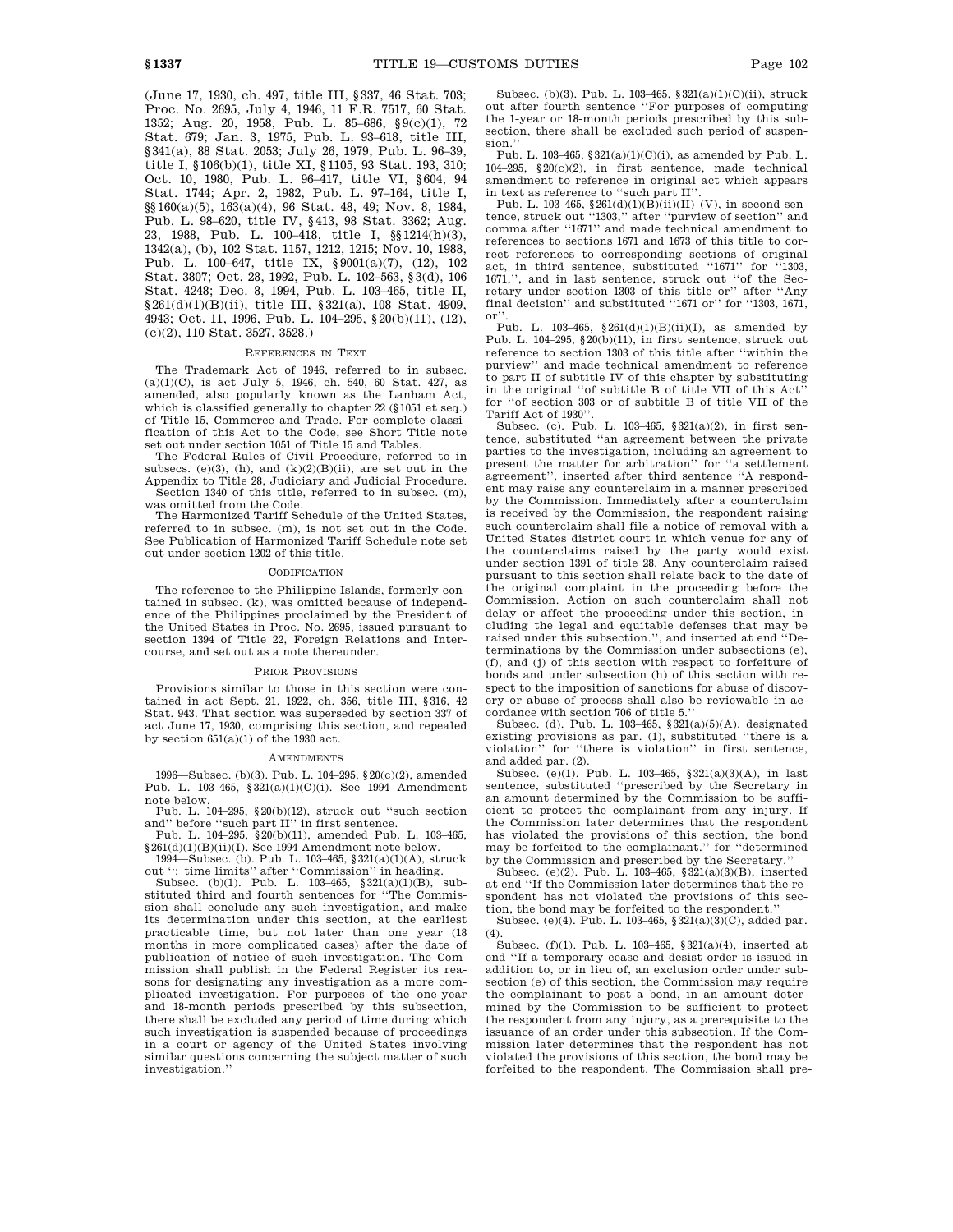scribe the terms and conditions under which the bonds may be forfeited under this paragraph.

Subsec. (g)(2)(C). Pub. L. 103–465, §321(a)(5)(B), added subpar. (C).

Subsec. (j)(3). Pub. L. 103–465, §321(a)(6), substituted ''shall, until such determination becomes final, be entitled to entry under bond prescribed by the Secretary in an amount determined by the Commission to be sufficient to protect the complainant from any injury. If the determination becomes final, the bond may be forfeited to the complainant. The Commission shall prescribe the terms and conditions under which bonds may be forfeited under this paragraph.'' for ''shall be entitled to entry under bond determined by the Commission and prescribed by the Secretary until such determination becomes final.''

Subsec. (*l*). Pub. L. 103–465, §321(a)(8), substituted ''Court of Federal Claims'' for ''Claims Court''.

Subsec. (n)(2)(A). Pub. L. 103–465, §321(a)(7)(A), amended subpar. (A) generally. Prior to amendment, subpar. (A) read as follows: ''an officer or employee of the Commission who is directly concerned with carrying out the investigation in connection with which the information is submitted,'

Subsec. (n)(2)(C). Pub. L. 103–465, §321(a)(7)(B), amended subpar. (C) generally. Prior to amendment, subpar. (C) read as follows: ''an officer or employee of the United States Customs Service who is directly involved in administering an exclusion from entry under this section resulting from the investigation in connection with which the information is submitted.''

1992—Subsec. (b)(3). Pub. L. 102–563 amended second sentence generally. Prior to amendment, second sentence read as follows: ''If the Commission has reason to believe the matter before it is based solely on alleged acts and effects which are within the purview of section 1303, 1671, or 1673 of this title, it shall terminate, or not institute, any investigation into the matter.''

1988—Subsec. (a). Pub. L. 100–418, §1342(a)(1), amended subsec. (a) generally. Prior to amendment, subsec. (a) read as follows: ''Unfair methods of competition and unfair acts in the importation of articles into the United States, or in their sale by the owner, importer, consignee, or agent of either, the effect or tendency of which is to destroy or substantially injure an industry, efficiently and economically operated, in the United States, or to prevent the establishment of such an industry, or to restrain or monopolize trade and commerce in the United States, are declared unlawful, and when found by the Commission to exist shall be dealt with, in addition to any other provisions of law, as provided in this section.''

Subsec. (b)(2). Pub. L. 100–418, §1342(b)(1)(A), substituted ''Department of Health and Human Services'' for ''Department of Health, Education, and Welfare''.

Subsec. (b)(3). Pub. L. 100–418, §1342(b)(1)(B), substituted ''Secretary of Commerce'' for ''Secretary of the Treasury''.

Subsec. (c). Pub. L. 100–418, §1342(a)(2), inserted before period at end of first sentence '', except that the Commission may, by issuing a consent order or on the basis of a settlement agreement, terminate any such investigation, in whole or in part, without making such a determination''.

Pub. L. 100–418, §1342(b)(2), inserted reference to subsec. (g) in two places.

Subsec. (e). Pub. L. 100-418, §1342(a)(3), designated existing provisions as par. (1) and added pars. (2) and (3). Subsec. (f)(1). Pub. L. 100–418, §1342(a)(4)(A), sub-

stituted ''In addition to, or in lieu of,'' for ''In lieu of''. Subsec. (f)(2). Pub. L. 100–418, §1342(a)(4)(B), sub-

stituted ''\$100,000 or twice'' for ''\$10,000 or''. Subsecs. (g) to (i). Pub. L. 100–418, §1342(a)(5), added subsecs. (g) to (i). Former subsecs. (g) to (i) redesignated (j) to (*l*), respectively.

Subsec. (j). Pub. L. 100–418, §1342(a)(5)(A), redesignated former subsec. (g) as (j). Former subsec. (j) redesignated (m).

Subsec. (j)(1)(B), (2), (3). Pub. L. 100–418, §1342(b)(3), inserted reference to subsecs. (g) and (i).

Subsec. (k). Pub. L. 100–418, §1342(b)(4), which directed the substitution "(j)" for " $(g)$ " was executed by making that substitution in par. (1) and not in par. (2), as added by Pub. L. 100-418,  $$1342(a)(6)$ , to reflect the probable intent of Congress.

Pub. L. 100–418, §1342(a)(6), as amended by Pub. L. 100–647, §9001(a)(7), designated existing provisions as par. (1) and added par. (2).

Pub. L. 100–418, §1342(a)(5)(A), redesignated former subsec. (h) as (k).

Subsec. (*l*). Pub. L. 100–418, §1342(b)(5), inserted reference to subsecs. (g) and (i).

Pub. L. 100–418, §1342(a)(7), substituted ''a proceeding involving a patent, copyright, or mask work under subsection (a)(1)" for "claims of United States letters patent'' and ''an owner of the patent, copyright, or mask work'' for ''a patent owner''.

Pub. L.  $100-418$ ,  $$1342(a)(5)(A)$ , redesignated former subsec. (i) as (*l*).

Subsec. (m). Pub. L. 100–418, §1342(a)(5)(A), redesignated former subsec. (j) as (m).

Pub. L. 100–418, §1214(h)(3), substituted ''general note 2 of the Harmonized Tariff Schedule of the United States'' for ''general headnote 2 of the Tariff Schedules of the United States''.

Subsec. (n). Pub. L. 100–418, §1342(a)(8), added subsec. (n).

Subsec. (n)(2)(B). Pub. L. 100–647, §9001(a)(12), sub-

stituted ''subsection (j)'' for ''subsection (h)''. 1984—Subsec. (c). Pub. L. 98–620 inserted '', within 60 days after the determination becomes final,'' after ''appeal such determination''.

1982—Subsec. (c). Pub. L. 97–164, §163(a)(4), substituted ''Court of Appeals for the Federal Circuit'' for ''Court of Customs and Patent Appeals''.

Subsec. (i). Pub. L. 97–164, §160(a)(5), substituted ''United States Claims Court'' for ''Court of Claims''.

1980—Subsec. (c). Pub. L. 96–417 provided that the appeal of determinations to the United States Court of Customs and Patent Appeals be reviewed in accordance with chapter 7 of title 5 and substituted provision that review of findings concerning the public health and welfare, competitive conditions in the United States economy, the production of like or directly competitive articles in the United States, and United States consumers, the amount and nature of bond, or the appropriate remedy, be in accordance with section 706 of title 5 for provision giving such court jurisdiction to review determinations in same manner and subject to same limitations and conditions as in case of appeals from decisions of the United States Customs Court.

1979—Subsec. (b)(3). Pub. L. 96–39, §1105(a), substituted ''a matter, in whole or in part,'' for ''the matter'' and inserted provisions relating to matters based solely or in part on alleged acts and effects within the purview of section 1303, 1671, or 1673 of this title.

Pub. L. 96-39, §106(b)(1), substituted "part II of subtitle IV of this chapter'' for ''the Antidumping Act, 1921''.

Subsec. (c). Pub. L. 96–39, §1105(c), substituted ''Any person adversely affected by a final determination of the Commission under subsection (d), (e), or (f) of this section'' for ''Any person adversely affected by a final determination of the Commission under subsection (d) or (e) of this section''.

Subsec. (f). Pub. L. 96–39, §1105(b), designated existing provisions as par. (1) and added par. (2).

1975—Subsec. (a) Pub. L. 93–618 substituted ''Commission'' for ''President'' and ''as provided in this section'' for "as hereinafter provided"

Subsec. (b). Pub. L. 93–618 designated existing provisions as first sentence of par. (1), substituted ''The Commission shall investigate any alleged violation of this section'' for ''To assist the President in making any decisions under this section the commission is authorized to investigate any alleged violation hereof'' in first sentence of par. (1) as so designated, and added remainder of par. (1) and pars. (2) and (3).

Subsec. (c). Pub. L. 93–618 substituted provisions covering determinations by the Commission and appeals to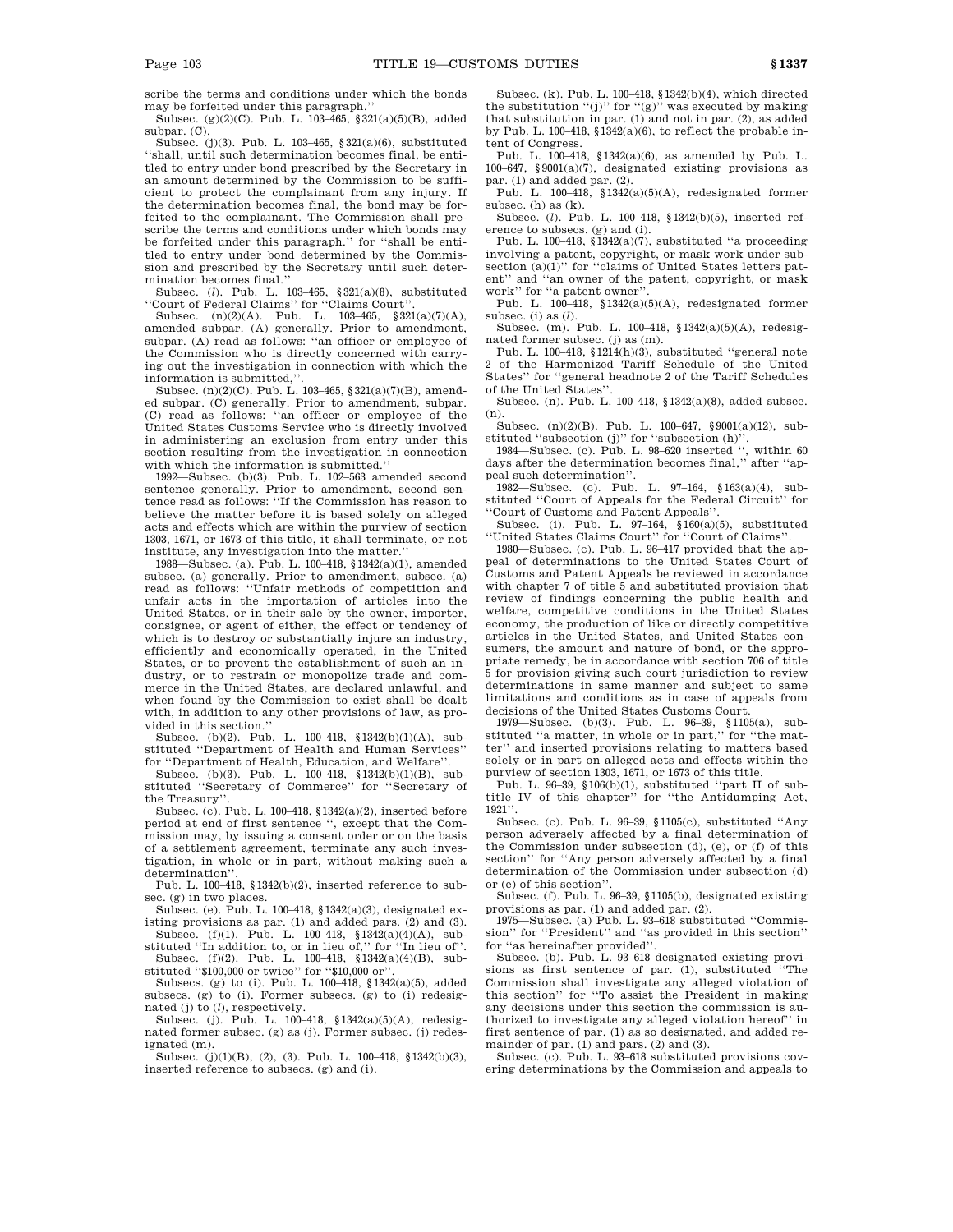the United States Court of Customs and Patent Appeals for provisions covering all aspects of hearings and review as part of investigations of unfair practices in import trade.

Subsec. (d). Pub. L. 93–618 substituted provisions covering the exclusion of articles from entry, formerly covered in subsec. (e), for provisions directing that final findings of the Commission be transmitted with the record to the President, covered by subsec. (g).

Subsec. (e). Pub. L. 93–618 substituted provisions covering the entry of articles under bond during investigation, formerly covered in subsec. (f), for provisions covering the exclusion of articles from entry, covered by subsec. (d).

Subsec. (f). Pub. L. 93–618 added subsec. (f). Provisions of former subsec. (f) covering entry of articles under bond are covered by subsec. (e).

Subsec. (g). Pub. L. 93–618 substituted provisions covering referral to the President, formerly covered by subsec. (d), for provisions covering the continuance of exclusion, covered by subsec. (h).

Subsec. (h). Pub. L. 93–618 substituted provisions covering the period of effectiveness, formerly covered by subsec. (g), for provisions defining ''United States'', covered by subsec. (j).

Subsec. (i). Pub. L. 93–618 added subsec. (i).

Subsec. (j). Pub. L. 93–618 added subsec. (j) defining

''United States'', formerly covered by subsec. (h). 1958—Subsec. (c). Pub. L. 85–686 struck out ''under and in accordance with such rules as it may promulgate'' after ''commission shall make such investigation''. See section 1335 of this title.

## EFFECTIVE DATE OF 1994 AMENDMENT

Amendment by section  $261(d)(1)(B)(ii)$  of Pub. L. 103–465 effective on effective date of title II of Pub. L. 103–465, Jan. 1, 1995, see section 261(d)(2) of Pub. L. 103–465, set out as a note under section 1315 of this title.

Section 322 of title III of Pub. L. 103–465 provided that: ''The amendments made by this subtitle [subtitle C (§§321, 322) of title III of Pub. L. 103–465, enacting sections 1368 and 1659 of Title 28, Judiciary and Judicial Procedure, and amending this section and section 1446 of Title 28] apply—

''(1) with respect to complaints filed under section 337 of the Tariff Act of 1930 [19 U.S.C. 1337] on or after the date on which the WTO Agreement enters into force with respect to the United States [Jan. 1, 1995], or

''(2) in cases under such section 337 in which no complaint is filed, with respect to investigations initiated under such section on or after such date.''

EFFECTIVE DATE OF 1988 AMENDMENTS

Amendment by Pub. L. 100–647 applicable as if such amendment took effect on Aug. 23, 1988, see section 9001(b) of Pub. L. 100–647, set out as an Effective and Termination Dates of 1988 Amendments note under section 58c of this title.

Amendment by section 1214(h)(3) of Pub. L. 100–418 effective Jan. 1, 1989, and applicable with respect to articles entered on or after such date, see section 1217(b)(1) of Pub. L. 100–418, set out as an Effective Date note under section 3001 of this title.

Section 1342(d) of Pub. L. 100–418 provided that:

' $(1)(A)$  Subject to subparagraph  $(B)$ , the amendments made by this section [amending this section and repealing section 1337a of this title] shall take effect on the date of the enactment of this Act [Aug. 23, 1988].

''(B) The United States International Trade Commission is not required to apply the provision in section  $337(\mathrm{e})(2)$  of the Tariff Act of  $1930$  [19 U.S.C.  $1337(\mathrm{e})(2)]$  (as amended by subsection (a)(3) of this section) relating to the posting of bonds until the earlier of—

''(i) the 90th day after such date of enactment; or

''(ii) the day on which the Commission issues interim regulations setting forth the procedures relating to such posting.

''(2) Notwithstanding any provision of section 337 of the Tariff Act of 1930, the United States International

Trade Commission may extend, by not more than 90 days, the period within which the Commission is required to make a determination in an investigation conducted under such section 337 if—

''(A) the Commission would, but for this paragraph, be required to make such determination before the 180th day after the date of enactment of this Act; and ''(B) the Commission finds that the investigation is complicated.''

### EFFECTIVE DATE OF 1982 AMENDMENT

Amendment by Pub. L. 97–164 effective Oct. 1, 1982, see section 402 of Pub. L. 97–164, set out as a note under section 171 of Title 28, Judiciary and Judicial Procedure.

## EFFECTIVE DATE OF 1980 AMENDMENT

Amendment by Pub. L. 96–417 applicable with respect to civil actions commenced on or after Nov. 1, 1980, see section 701(b)(2) of Pub. L. 96-417, set out as a note under section 251 of Title 28, Judiciary and Judicial Procedure.

### EFFECTIVE DATE OF 1979 AMENDMENT

Amendment by section 106(b)(1) of Pub. L. 96–39 effective Jan. 1, 1980, see section 107 of Pub. L. 96–39, set out as an Effective Date note under section 1671 of this title.

Amendment by section 1105 of Pub. L. 96–39 effective July 26, 1979, see section 1114 of Pub. L. 96–39, set out as an Effective Date note under section 2581 of this title.

#### EFFECTIVE DATE OF 1975 AMENDMENT

Section 341(c) of Pub. L. 93–618 provided that: ''The amendments made by this section [amending this section and section 1337 of this title] shall take effect on the 90th day after the date of the enactment of this Act [Jan. 3, 1975], except that, for purposes of issuing regulations under section 337 of the Tariff Act of 1930 [this section], such amendments shall take effect on the date of the enactment of this Act [Jan. 3, 1975]. For purposes of applying section 337(b) of the Tariff Act of 1930 [subsec. (b) of this section] (as amended by subsection (a) [as amended by section  $341(a)$  of Pub. L. 93-618]) with respect to investigations being conducted by the International Trade Commission under section 337 of the Tariff Act [this section] on the day prior to the 90th day after the date of the enactment of this Act [Jan. 3, 1975], such investigations shall be considered as having been commenced on such 90th day.

CONGRESSIONAL FINDINGS AND PURPOSES RESPECTING PART 3 OF PUB. L. 100–418

Section 1341 of Pub. L. 100–418 provided that:

''(a) FINDINGS.—The Congress finds that—

''(1) United States persons that rely on protection of intellectual property rights are among the most advanced and competitive in the world; and

''(2) the existing protection under section 337 of the Tariff Act of 1930 [this section] against unfair trade practices is cumbersome and costly and has not provided United States owners of intellectual property rights with adequate protection against foreign companies violating such rights.

''(b) PURPOSE.—The purpose of this part [part 3 (§§1341, 1342) of subtitle C of title I of Pub. L. 100–418, amending this section, repealing section 1337a of this title, and enacting provisions set out as a note above] is to amend section 337 of the Tariff Act of 1930 to make it a more effective remedy for the protection of United States intellectual property rights.

### SECTION REFERRED TO IN OTHER SECTIONS

This section is referred to in sections 1332, 1339, 1514, 2171, 2252 of this title; title 17 section 910; title 28 sections 1295, 1368, 1446, 1659.